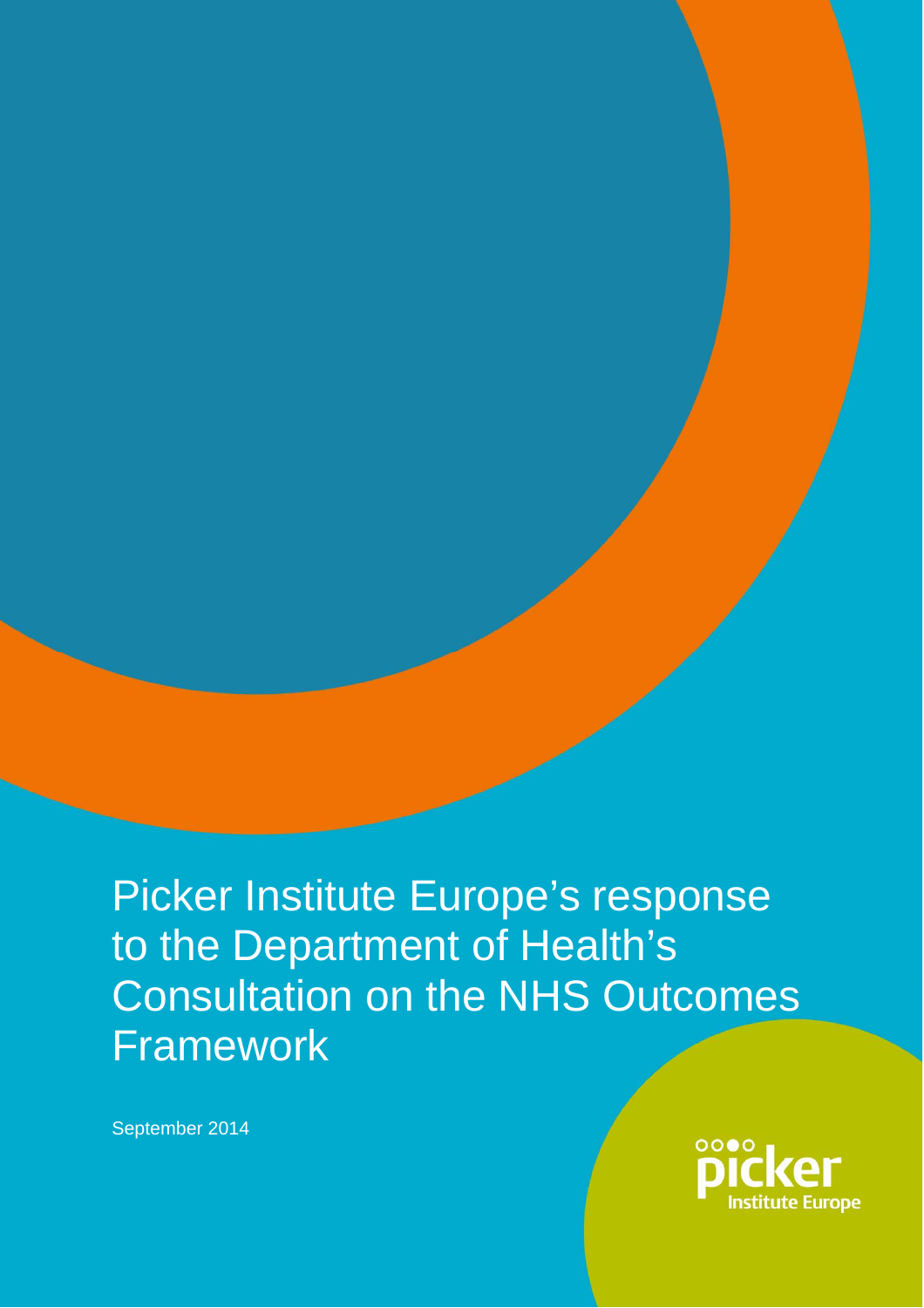# Picker Institute Europe

Picker Institute Europe is an international charity dedicated to ensuring the highest quality health and social care for all, always. We are here to:

- **o** Influence policy and practice so that health and social care systems are always centred around people's needs and preferences
- **Inspire the delivery of the highest quality care, developing tools and services which** enable all experiences to be better understood
- **Empower those working in health and social care to improve experiences by effectively** measuring and acting upon people's feedback

© Picker Institute Europe 2014

#### Published by and available from:

Picker Institute Europe Buxton Court 3 West Way Oxford, OX2 0JB England

Tel: 01865 208100 Fax: 01865 208101

Email: Info@PickerEurope.ac.uk Website: www.pickereurope.org

Registered Charity No 1081688 Company Limited by Registered Guarantee No 3908160

Picker Institute Europe has UKAS accredited certification for ISO20252: 2012 (GB08/74322) and ISO27001:2005 (GB10/80275). Picker Institute Europe is registered under the Data Protection Act 1998 (Z4942556)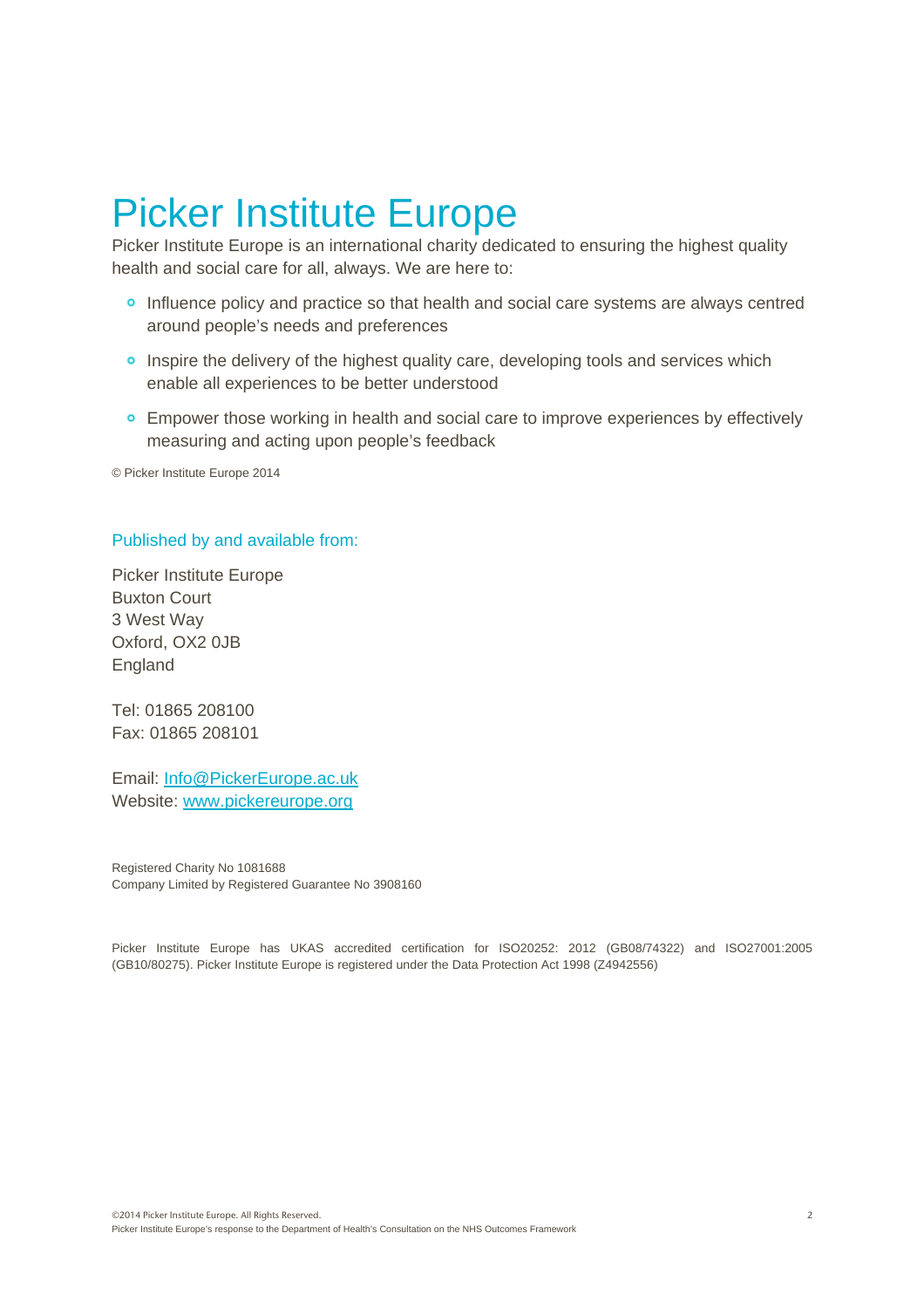# Picker Institute Europe's response to the Department of Health's Consultation on the NHS Outcomes Framework

The Picker Institute Europe warmly welcome the Department of Health's consultation on '*Refreshing the NHS Outcomes Framework 2015-16*' and we appreciate the opportunity to respond.

# 1. About the Picker Institute

The Picker Institute is an international charity dedicated to ensuring the highest quality health and social care for all. Our work is underpinned by a commitment to the principles of person-centred care and our core aims are to:

- **o** influence policy and practice so that health and social care systems are always centred around people's needs and preferences;
- **o** inspire the delivery of the highest quality care, developing tools and services which enable all experiences to be better understood; and
- **e** empower those working in health and social care to improve experiences by effectively measuring, and acting upon, people's feedback.

We are experts in measuring patient experiences and in using the results to help care providers improve quality of care in areas that matter most to patients. We are pioneers of patient experience metrics and measurement in the UK and are internationally recognised for our work in developing, implementing and coordinating healthcare surveys and feedback tools for a range of organisations, including the Department of Health and NHS trusts. We also coordinate the NHS patient and staff survey programmes on behalf of the Care Quality Commission (CQC) and NHS England respectively. And we are renowned for providing follow-on improvement services to support organisations in using their patient experience data to make a positive difference.

As such we have expertise and insight in a number of the areas the Department of Health are consulting on, in particular:

- **•** the effectiveness of using outcomes measures (in particular measures of experience) to drive improvements in care, and the robustness of these measures (questions 1, 18, 22, 23 and 24);
- development of appropriate indicators of patient experiences of care, including those for specific patient cohorts (questions 7, 11, 16, 17, 44 and 45); and
- **o** ways to assesses inequalities in care and parity of esteem between mental and physical health (questions 8, 12 and 14).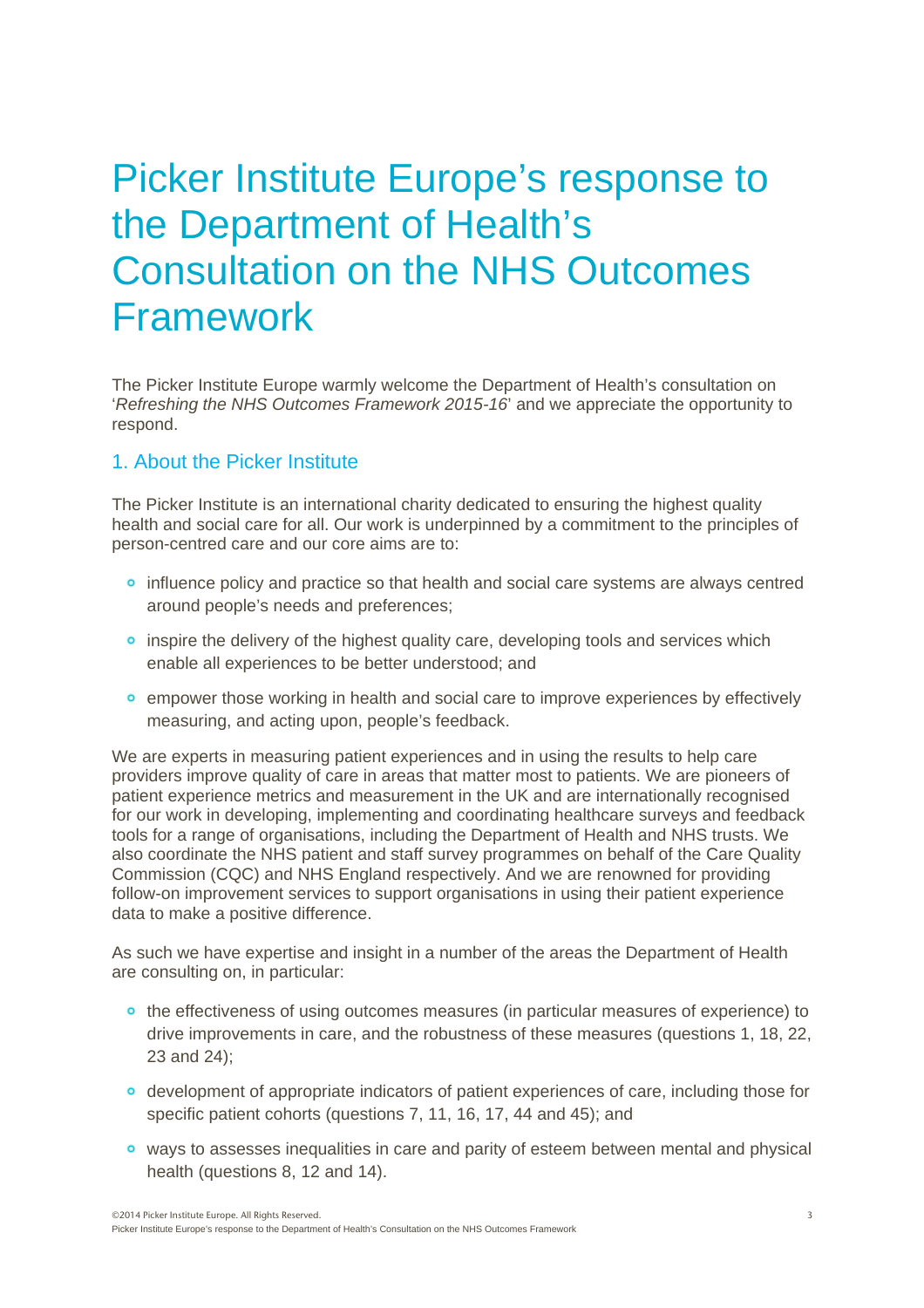# 2. The effectiveness and robustness of outcomes measures

We recognise that significant benefits can accrue from outcome measures which are used to enhance accountability and incentivise care delivery that is aligned with national and local improvement goals. Indeed, evidence shows that the impact of improvement initiatives can be detected using outcome measures. We therefore welcome the efforts made by the Department of Health in this initiative to improve the scope and coverage of their outcome measures and develop new fit-for-purpose measures against which NHS England, commissioners, and through them providers of care, will be held to account.

In order that these benefits are realised, the measures must be well-designed and properly implemented, such that the risks of perverse incentives and unintended outcomes are minimised. This requires a number of equally important prerequisites:

- **a** a clear definition of the set of outcomes to be encouraged, reflective of the things that matter most to patients;
- **o** choice and development of actionable outcome indicators, based on accurate and reliable data, capable of measuring what is wanted in the most direct way possible;
- a rigorous performance monitoring and evaluation system capable of monitoring trends in indicators and evaluating the extent to which current performance meets, exceeds, or falls short of desired performance; and
- **a** a transparent and robust link between successfully delivered outcomes and subsequent reward.

We agree that the indicator inclusion criteria presented in the technical appendix, based on the principles of '*outcomes focus*', '*parsimony*', '*clarity of purpose*', '*interpretable and actionable*', '*affordable*', '*additionality*' and '*feasibility*', are broadly sensible and largely cover the necessary prerequisites for effective indicators.

However, we believe that one amendment and one addition to the criteria would be valuable. First, we suggest that the importance of '*methodological and technical soundness*' merits its inclusion as a principle in its own right rather than as part of the broader '*feasibility*' criteria. We believe the risk of perverse incentives created by inaccurate or unreliable indicators is too great to merit their maintenance in the framework, and that more explicit commitment to a principle capturing indicator robustness should be made. We also believe that, as perverse incentives can also occur even when indicators are as accurate and reliable as possible, evaluation of the '*soundness*' criteria should include consideration of the indicator's intended and unintended impacts.

Second, we believe that the Department of Health could do much more to ensure that the outcome measures they include in their Outcomes Framework going forward are more closely aligned with the things that matter most to patients. We therefore believe an additional principle of '*person-centred*' should be included in the indicator inclusion criteria. As discussed in more detail in the following sections, we believe this should be achieved through greater use of appropriate patient experience indicators within the NHS Outcomes Framework.

The importance of experience as an outcome in its own right is understood in other sectors, where it is widely accepted that it is not possible to fully understand which aspects of service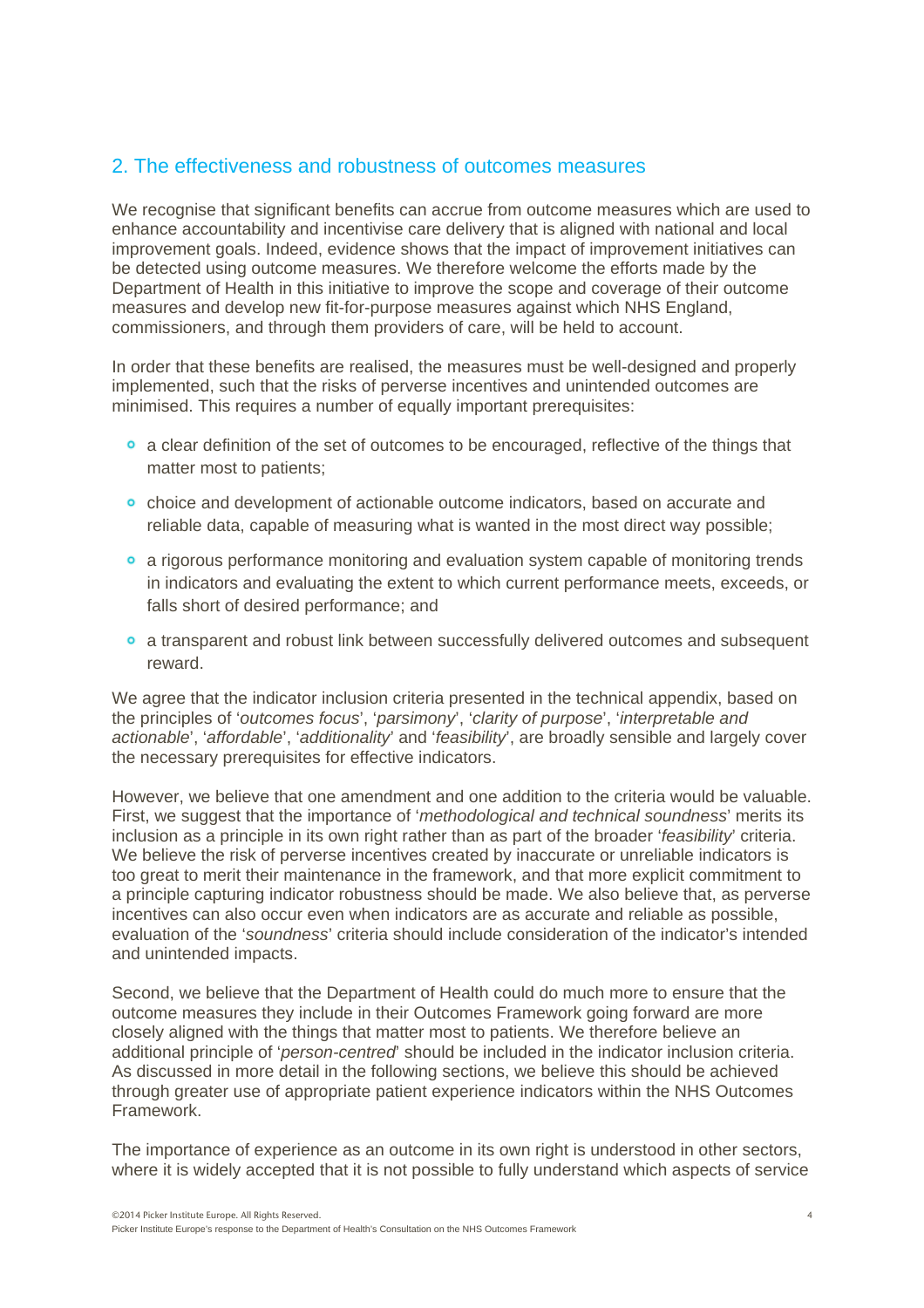can be improved without measuring the experiences of service users. Therefore we reiterate the importance, in keeping with Darzi (2009), of patient experience as an integral component of healthcare quality alongside safety and clinical effectiveness.

The Picker Institute's analysis of national patient survey results illustrates that whilst some metrics, typically in areas of policy focus, have shown improvements over the last 10 years, many areas of patient experience that matter most to patients have shown little movement. For example, since 2005 the proportion of hospital inpatients who stay on mixed sex wards has fallen from 22% to under 10%: this change has been driven by a policy commitment, set out in the NHS operating framework, to "*eliminate mixed sex accommodation*".1 But in a 2006 study asking patients what aspects of inpatient care mattered most to them, not being in mixed sex accommodation was ranked as only the  $62<sup>nd</sup>$  most important out of 82 statements.<sup>2</sup>

By contrast, one of the top-rated statements in that study was about doctors being able to give understandable answers to questions. But over the same time period the proportion of patients who "*always*" found doctors to give understandable answers rose only marginally, from 67% to 69%. There is therefore considerable scope for the NHS Outcomes Framework to drive significant improvements in these, and other, important areas.

However this requires not only that patient experience is acknowledged as one important foundation of the NHS Outcomes Framework but also that it is given *equal* status alongside clinical effectiveness and patient safety in the framework's development. We do not believe it has been given this status in the current consultation. For example, whilst the consultation asks for comments on the long term direction of travel for improving patient experience, this direction of travel appears to be based on patient safety rather than patient experience per se. Patient experience measures should be an area of development in their own right as well as potential indicators of safety issues.

Therefore we believe there is more that the Department of Health can do to exploit the ideal opportunity they have, through this refresh, to take a leadership role in ensuring system-level commitment to improving person-centred outcomes, in particular those related to patient experiences of care.

As highlighted above and elaborated on throughout this response, the Picker Institute have considerable expertise in this area and would welcome the opportunity to share this with the Department of Health as their work on the refreshed NHS Outcomes Framework progresses.

# 3. Appropriate indicators of patient experiences of care

# 3.1 Highlighting negative experiences

 $\overline{a}$ 

We read with interest the Department of Health's proposal to update Domain 4 of the NHS Outcomes Framework to emphasise the importance of patients reporting negative experiences of care. Whilst we understand the rationale behind this proposal, we highlight a number of issues that we believe deserve further consideration before a decision is taken to implement this proposal:

<sup>1</sup>https://www.gov.uk/government/uploads/system/uploads/attachment\_data/file/216590/dh\_131428.pdf <sup>2</sup>http://www.nhssurveys.org/Filestore/documents/Findings\_and\_development\_of\_the\_2006\_Inpatients \_Importance\_study\_final.pdf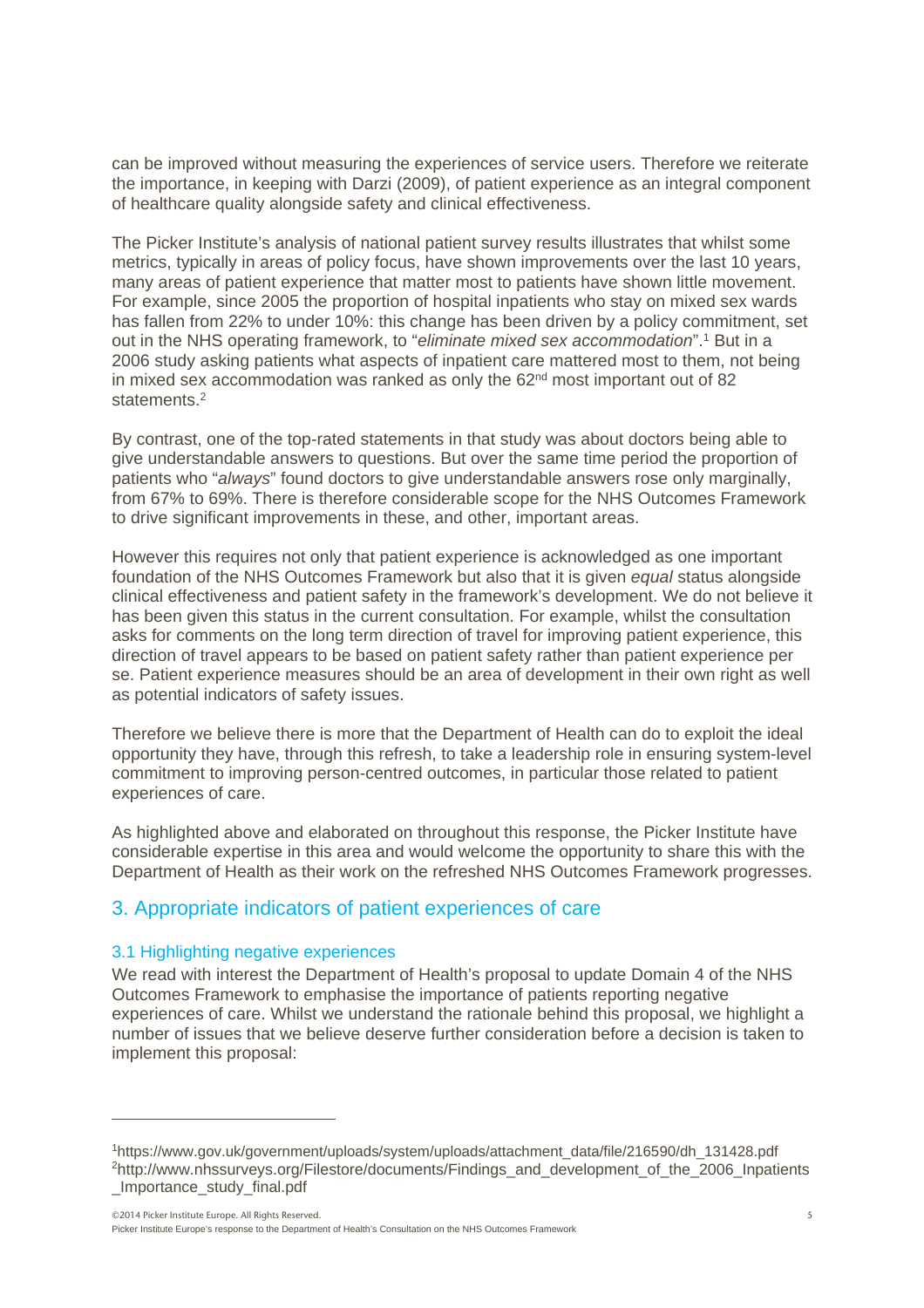- *Reliability of measurement* An indicator of patient experience which is based on the most negative response categories may be less reliable than an indicator based on a fuller range of response categories. Its results may for example be skewed depending on the profile of respondents and the propensity of different groups of respondents to use different points on the rating scales. It could also perform poorly in terms of its ability to discriminate between trusts, although we recognise that it may be successful in pinpointing particularly problematic cases.
- *Incentives* We are concerned that the proposed indicator could incentivise providers to improve their scores by introducing token initiatives designed to nudge responses away from the least positive categories, thereby influencing the indicator score with only minimal impact on patient experience. Intermediate response categories should not be seen as 'good enough', especially given that patient feedback is generally quite positive. Therefore providers should be encouraged as far as possible to maximise the proportion of responses in the most positive categories.
- *Use of results* Given the issues identified above, an indicator based only on negative experiences of care would most appropriately be used only as an improvement tool. However, as we have observed with other indicators, once developed its results may nonetheless be used in a multitude of inappropriate ways that the indicator wasn't designed for. This could create further perverse incentives.
- *Messaging* We are also concerned that the proposed indicator would place undue focus on negative outcomes, potentially damaging morale among providers and further exacerbating a culture in which failures rather than successes are emphasised. We highlight that an inverse measure based on the most positive responses could be implemented that would use similar data but with a positive emphasis. However, whilst this may address messaging issues, clearly it would not address the other issues identified above.

## 3.2 Indicators relating to children and young people's care

The Picker Institute's comments regarding indicators for children and young people's (CYP) care fall into two categories. First we respond to the Department of Health's proposed long term direction of travel for CYP, before then commenting on their interest in developing an indicator relating to children's access to age appropriate care.

# *3.2.1 Long term direction of travel*

We welcome the Department of Health's recognition of the importance of continuing to seek improvements in CYP indicators and of continuing to assess the robustness of current indicators. We also welcome their commitment to the development of new indicators which assess care from birth and align more closely with mental health priorities. However, whilst we endorse this overall direction of travel, we believe it is too vague and could be significantly improved in two areas.

First we believe it should differentiate between different areas of care received by CYP. CYP should not be viewed as one patient cohort in itself, rather it comprises different groups of young patients with as full a range of care needs across different environments as their adult counterparts. We would therefore have welcomed explicit acknowledgment of this through a stated direction of travel for indicators within these different groups.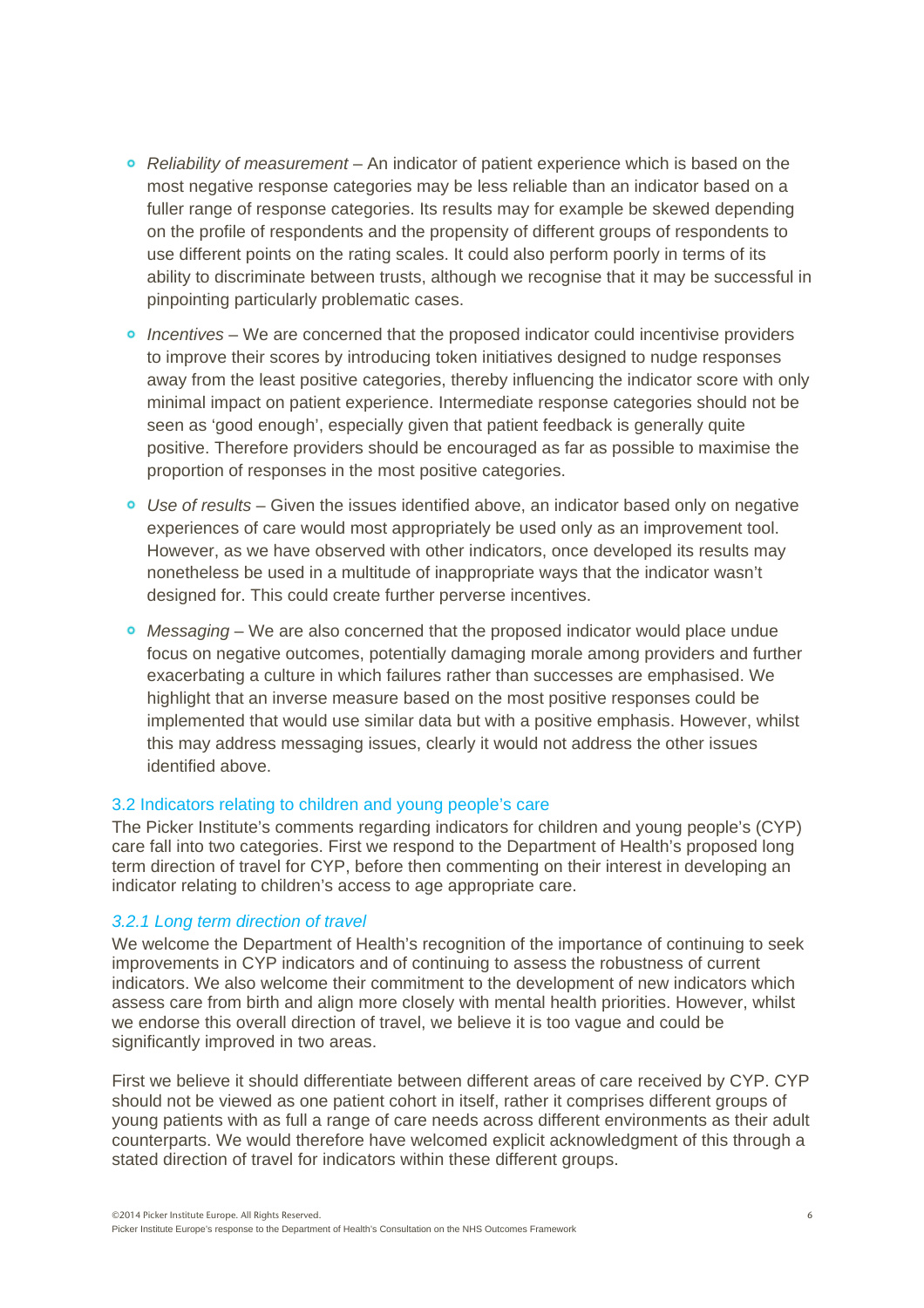We were particularly disappointed to see that the direction of travel did not include for example any reference to a children's outpatient indicator. We highlight that in 2011 the Department of Health had planned to include an indicator in this area<sup>3</sup> so we view the omission of this in the current direction of travel as a disappointing backward step. As the Department will be aware, this is an area in which the Picker Institute have already demonstrated their particular expertise and we would welcome the opportunity to continue discussions in this area.

Second we believe the direction of travel should set out the Department of Health's plans within each of the five domains. As such we were particularly disappointed that it did not include any plans for refinement and development of CYP patient experience indicators going forward. This is an area in which a rich source of tools and indicators already exist, and therefore in which there is vast scope to exploit these. For example, the Picker Institute have developed CYP patient experience tools in the following areas<sup>4</sup>:

- *acute inpatients* we recently developed a survey which will be run as part of CQC's national patient survey programme later this year;
- *acute outpatients* we developed a survey in 2009, funded by Sheffield Children's NHS Foundation Trust, which is now run as a voluntary survey each year with a number of NHS  $Trusts^5$ : and
- *acute emergency department patients* we developed a survey in 2011, which is also run on a voluntary basis each year with NHS trusts.

In 2011 we also developed a separate survey for neonatal care in conjunction with Bliss, the special care baby charity. This asks parents about their experiences of care on a neonatal unit. The survey was revised in 2013 and is now being implemented in 71 NHS Trusts nationally, with the help of funding from NHS England.

We are also currently developing additional CYP patient experience tools in the following areas:

- *CAMHS* we will soon be commencing work to assess CYP experiences of mental health services;
- *transition* a survey to assess the experiences of young patients as their care is transferred to adult services is currently under development and will soon be piloted; and
- *community healthcare* a survey is currently being developed to assess child and family experiences of community paediatricians, occupational therapy, physiotherapy and speech and language services.

In summary, we believe the direction of travel for CYP indicators should be built on more specific recognition of the different types of CYP care set out above and that patient experience data provides a valuable source of information that could be more fully exploited.

©2014 Picker Institute Europe. All Rights Reserved. 7 7

 $\overline{a}$ 

Picker Institute Europe's response to the Department of Health's Consultation on the NHS Outcomes Framework

<sup>3</sup> https://www.gov.uk/government/news/winners-of-innovation-in-outcomes-competition-announced 4 These have both parent completion versions for children up to the age of seven and self-completion versions for children aged eight to 16.

<sup>&</sup>lt;sup>5</sup> This is the tool which won the 'Innovation in Outcomes' competition referred to above.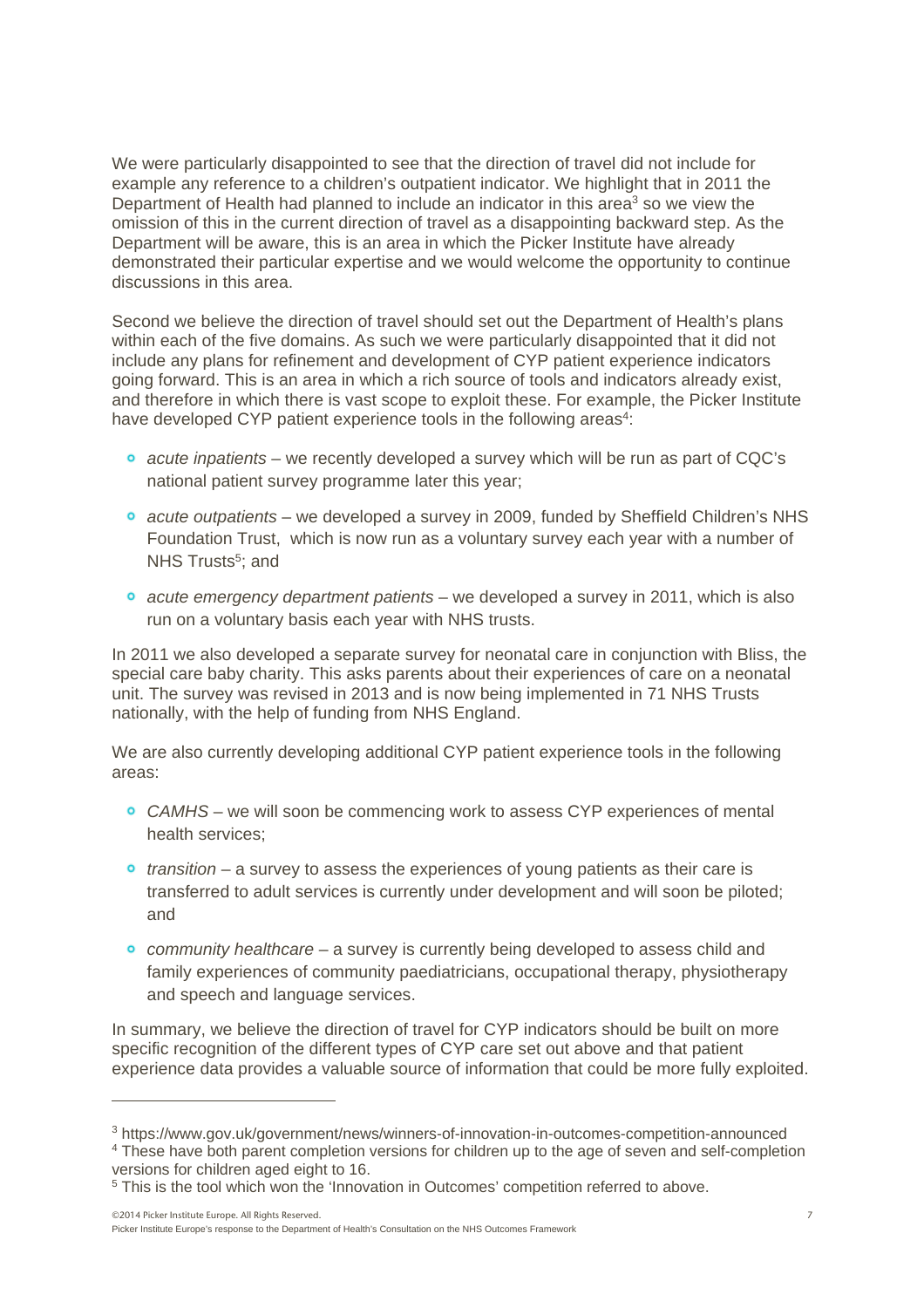We have considerable expertise and insight in this area and would be happy to share this with the Department of Health going forward.

## *3.2.2 Children's access to age appropriate care*

We welcome the acknowledgment in this consultation of the importance of access to age appropriate care for children. Our annual survey of paediatric inpatients and day-case patients demonstrates that age-appropriate wards are more important to young patients than gender-specific wards, particularly for teenagers (Tallett, 2013).6 However, whilst we recognise that children's experiences are better when they stay on dedicated teenage or paediatric wards, and so we understand the Department of Health's rationale for considering an indicator based on the proportion of children staying on an adult ward, we highlight a number of challenges with this indicator:

- *Drivers of age appropriate care* There are many different factors which combine to determine the overall age appropriateness of care. These extend beyond the location of that care (i.e. a teenage, paediatric or adult ward) and include for example communication between the child and the care giver, information provided to the child, their involvement in decisions, the attention to their individual needs and the emotional support they're given. We are concerned that a focus on the location of care alone would mask the importance of these other components.
- *Resources*  Our work with trusts suggests that space and resources for dedicated teenage and paediatric wards are often limited and over-stretched. Therefore, whilst the indicator may be useful in highlighting this, its ability to drive improvements may be limited unless it is accompanied by a sector-wide commitment to address the root causes of problem areas identified.
- *Narrow focus* The indicator only focuses on age appropriateness of inpatient care. As suggested above, age appropriateness of care is important across a range of settings including outpatient care, emergency care, CAMHS and community care as well as for young people with long-term health conditions as they transfer from CYP to adult care. Care within each of these groups needs to be age appropriate.

As discussed above, the Picker Institute are currently working on a tool to measure young people's experiences of transition between CYP and adult services. This includes a set of questions which ask teenagers specifically about their experiences of staying on an inpatient ward. This could be used in future to expand the focus of the indicator currently being considered and we would be pleased to share our thoughts on this with the Department of Health.

#### 3.3 Mental health

 $\overline{a}$ 

Our comments regarding indicators for mental health care also fall into two categories. First we respond to the Department of Health's proposed long term direction of travel regarding mental health indicators. We then comment on their consideration of including an outcome specifically relating to children with mental health problems.

<sup>6</sup> Tallett, A. (2013). Children's feedback can help improve healthcare provision. *Nursing Children and Young People*, 25 (2), 6-7.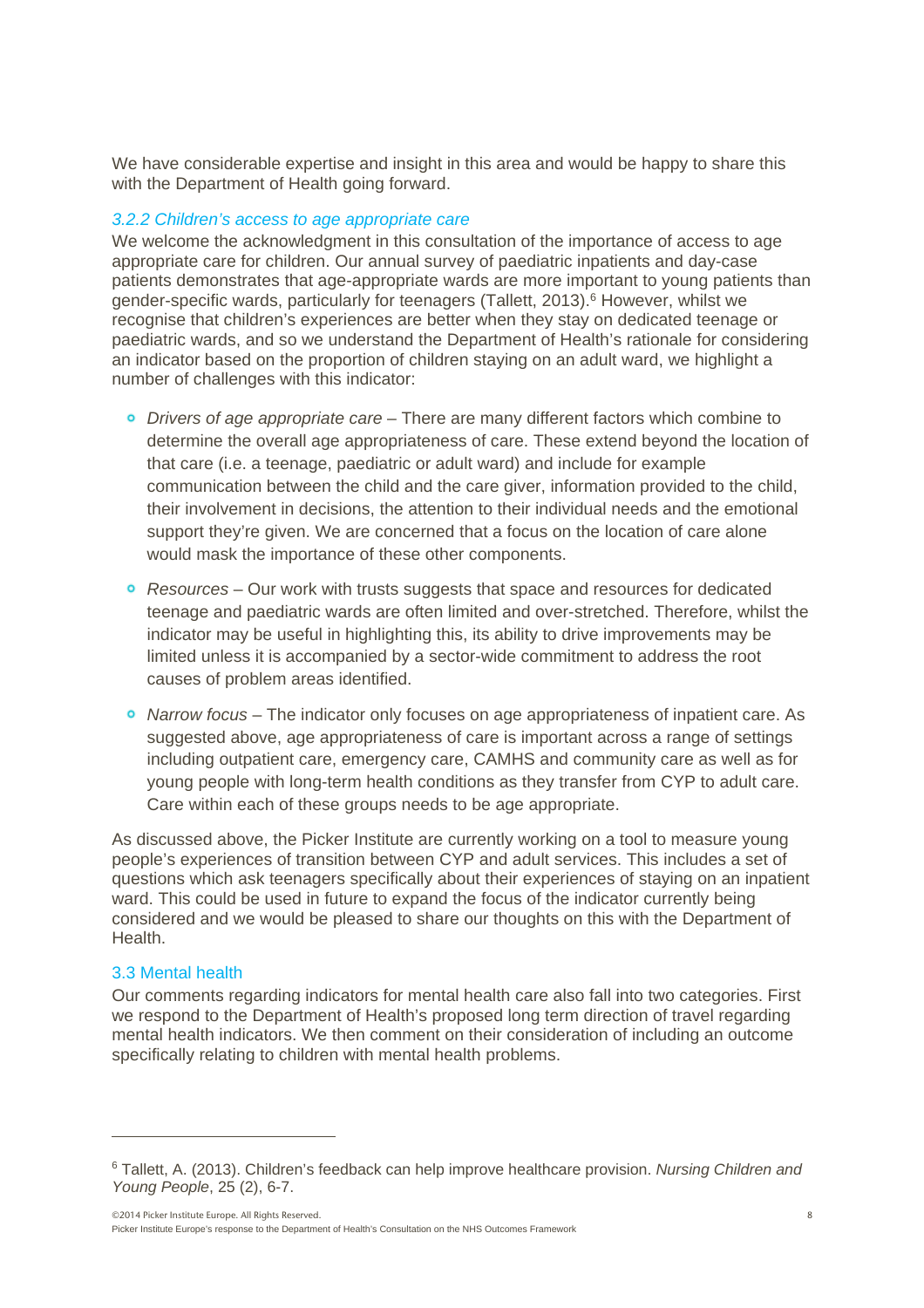## *3.3.1 Long term direction of travel*

The Picker Institute wholeheartedly endorse the Department of Health's commitment to refine and develop existing mental health indicators and to incorporate more robust survey methodology to improve the measurement of mental health outcomes. However, mirroring our comments in relation to indicators for CYP care, we believe the direction of travel is far too vague. Although the Department has set out a brief direction of travel within each of the five domains, these do not provide sufficient detail for us to be able to offer a meaningful critique.

We were also disappointed that the direction of travel for Domain 4 appears to focus solely on the development of new measures of patient safety rather than patient experience. As highlighted above, it is widely accepted that patient experience should be afforded equal status alongside clinical effectiveness and patient safety in driving improvements in the quality of care. Therefore we believe that more weight should be placed on the development of measures of patient experience of mental health care as indicators in their own right as well as potential indicators of safety issues.

## *3.3.2 Children with mental health problems*

The Picker Institute recognise the importance of including outcomes with a focus on children with mental health problems in the Outcomes Framework. We believe a positive experience of CAMHS for children and young people plays an important part in ensuring good adult health and social care outcomes. Our forthcoming CAMHS work measuring CYP experiences of mental health services illustrates the sector's enthusiasm in this area and the scope to further exploit the tools being developed.

Our expertise in this area gives us particular insight into some of the challenges associated with developing indicators focusing on children with mental health problems. These include for example:

- *Indicator reliability* The relatively small population sizes of children with mental health problems may make it difficult to create reliable indicators. Unreliable indicators which fluctuate widely will at best be unhelpful and at worst, misleading in highlighting problem areas and focusing resources.
- *Confidentiality* Small population and/or sample sizes can also create confidentiality issues. For example, in the national patient survey programme, results based on fewer than 30 respondents are currently suppressed.
- *The complexity of CAMHS service provision* Moreover CAMHS service provision is complex, not least due to the number of professionals and other stakeholders involved, including schools, social workers, psychologists, occupational therapists, GPs, and of course, the families and service users themselves. This increases the complexity of indicator selection and development.

This is also an area in which we have particular expertise and insight, which we would be pleased to share with the Department of Health as their work to develop indicators in this area progresses.

## 3.4 Comorbidities

We agree with the Government's proposal to include comorbidities in the NHS Outcomes Framework. We welcome the Department of Health's acknowledgement in this consultation of the importance of patients being treated as whole people rather than as individual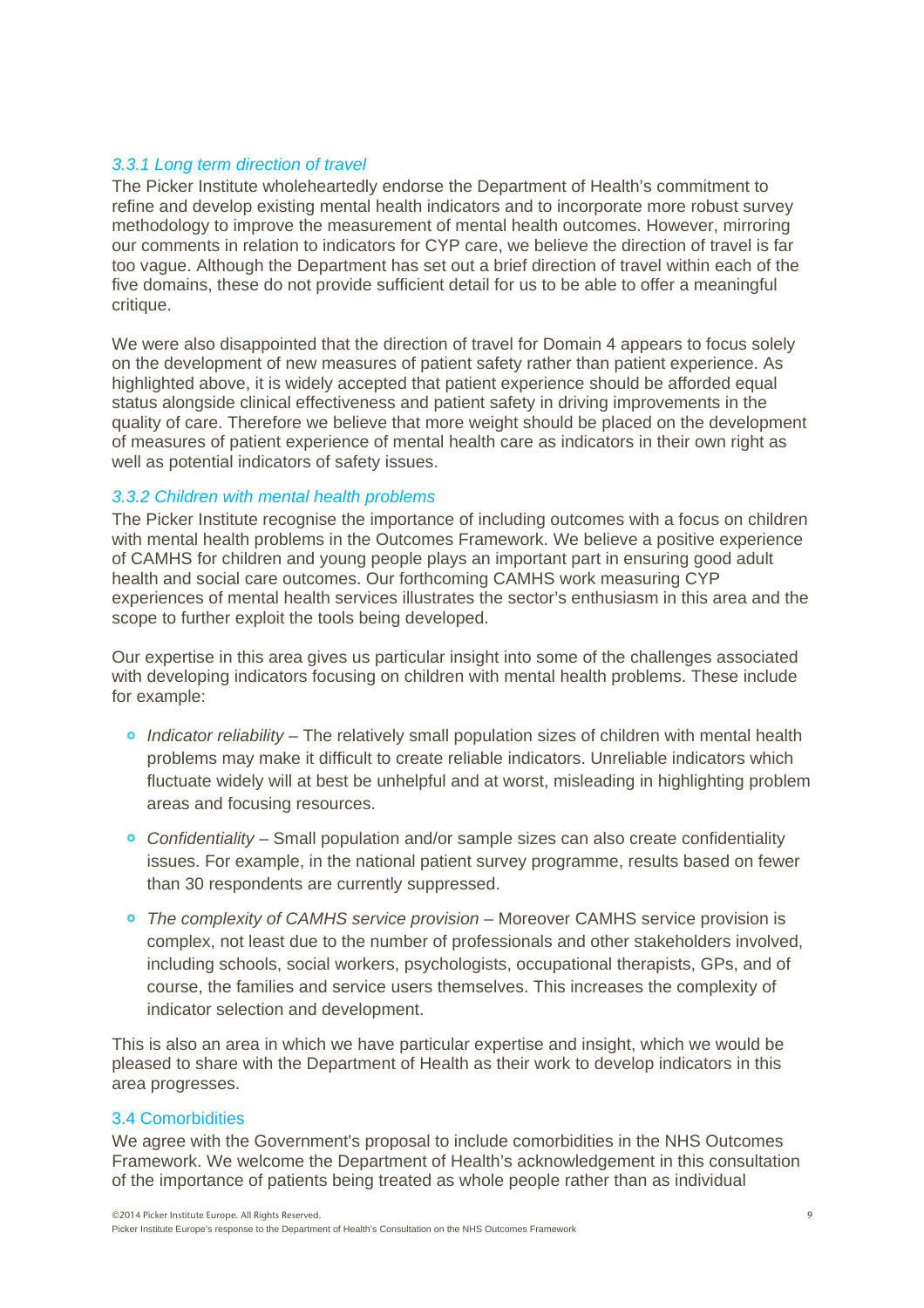conditions. This is central to the idea of person-centred care and represents a key point of difference from the medical model. People who use health and social care services have a strong desire to be treated as individuals and for their care to be coordinated and coherent. But, in practice, there is evidence that people with multiple comorbid conditions have poorer experiences of care7, and therefore this is an area especially worthy of closer attention.

Indicators relevant to comorbidities may already be included in the Outcomes Framework, for example those covering people with long-term conditions. We therefore recommend that the Department of Health consider, as part of the development process, how any new indicators (including that tentatively proposed in this consultation) may overlap with existing indicators.

We do not provide detailed comments in this response on the Department of Health's tentative proposal for an indicator on the quality of life for people with comorbidities. However, we highlight that this is another area where additional patient experience indicators may also be useful going forward. As an example, the Picker Institute's transition survey also looks at experiences of care in those that have one or more long-standing conditions and so could be used to compare the experiences of those with one long-standing condition with those with multiple long-standing conditions.

Our transition survey also asks questions on the extent to which patients are treated as individuals, whether care providers are sufficiently informed about patients' medical histories and whether appointments are scheduled so as not to interfere with patients' personal lives. Existing patient experience tools therefore already exist which fully recognise the needs of comorbid patients and we believe these could be exploited to a fuller extent going forward. We would be very happy to share our thinking in this area with the Department of Health.

# 4. Inequalities and parity of esteem

# 4.1 Inequalities

 $\overline{a}$ 

We restrict our comments in this section to the Department of Health's proposed selection criteria for inequalities indicators set out in the consultation and our views on effective ways to assess inequalities in care.

# *4.1.1 Selection criteria for inequalities indicators*

We believe the selection criteria for inequalities indicators, based on '*major areas of inequality of outcome*', '*areas where the NHS could make a significant difference to inequalities*' and '*areas of policy interest*' are broadly sensible. However, we make two comments here.

First, conceivably it is possible for the NHS to improve inequalities in many areas and in many ways. Therefore we would have welcomed further clarification on how '*areas where the NHS could make a significant difference to inequalities*' may be determined.

Second, we believe that inequality indicators should not only focus on inequalities with respect to treatment but also those related to access. It is only through consideration of the experiences of, and outcomes achieved by, different cohorts, including not only groups receiving treatment but also those without access to treatment, that a more accurate picture

©2014 Picker Institute Europe. All Rights Reserved. 10

Picker Institute Europe's response to the Department of Health's Consultation on the NHS Outcomes Framework

<sup>7</sup> Hewitson, P., Skew, A., Graham, C., Jenkinson, C., & Coulter, A. (2014). People with limiting longterm conditions report poorer experiences and more problems with hospital care. *BMC Health Services Research*, *14*(1), 33. doi:10.1186/1472-6963-14-33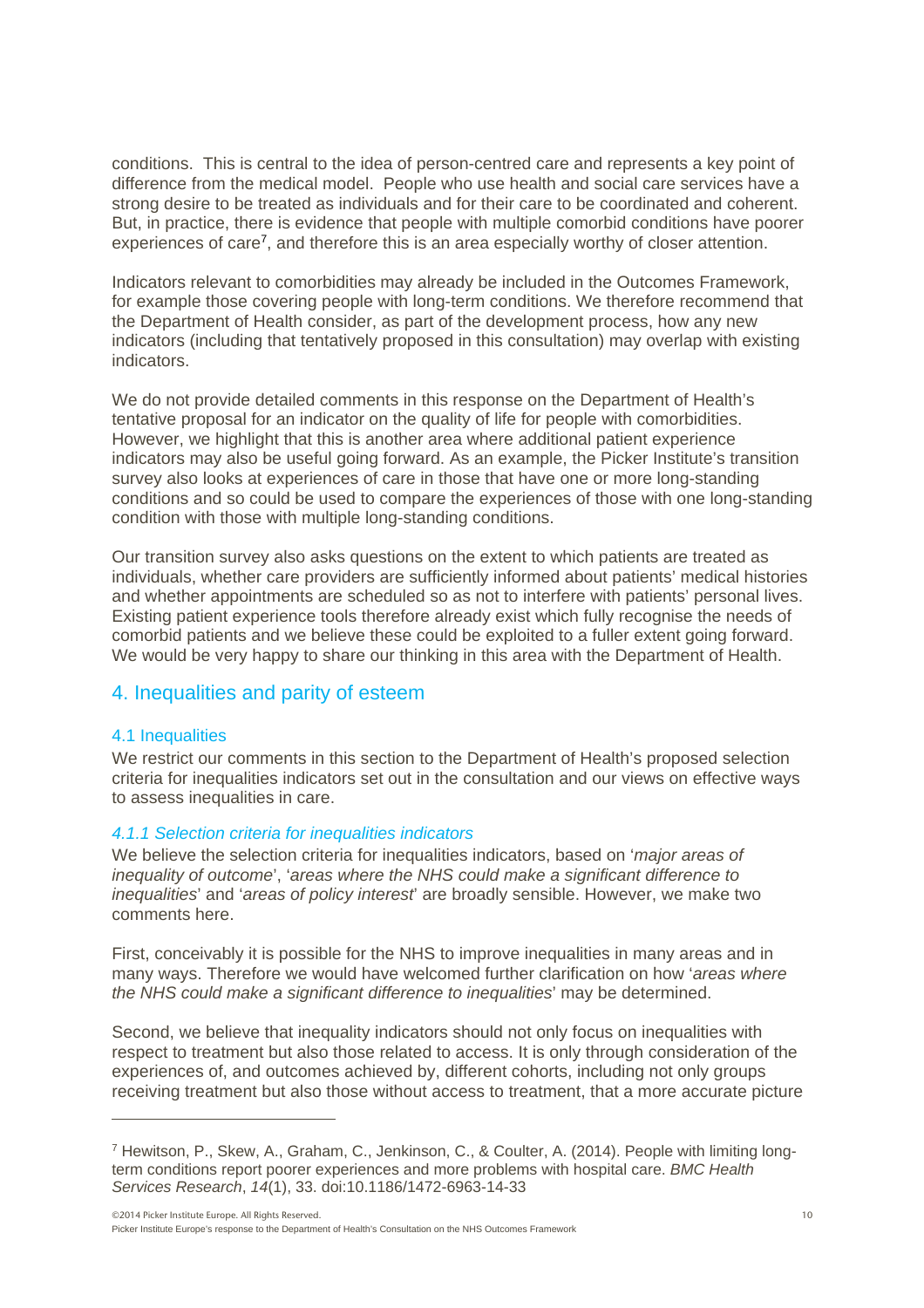of healthcare inequalities can be painted. Therefore we would have welcomed more clarification about how such a holistic view may be produced going forward, either through the NHS Outcomes Framework itself or through its closer alignment with the Public Health Outcomes Framework.

## *4.1.2 Assessing inequalities*

As with the other areas discussed in this response, we highlight again the value of using patient experience metrics as one effective way to assess inequalities in care. This is another area in which we believe existing tools could be exploited to fuller effect, and new tools developed, going forward.

We highlight two ways in which patient experience could be used in this context in future. First existing tools could be used to compare the experiences of different cohorts of health service users, including vulnerable and marginalised groups. These tools include for example a survey developed by the Picker Institute in 2012 to measure the experiences of acute adult inpatients with learning disabilities. The survey, which was developed and subsequently piloted with Leeds Teaching Hospitals NHS Trust, contains 12 key experience questions in an easy-to-read accessible format.8

Second, more could be done to acknowledge and measure the experiences, or rather the lack of experiences, of vulnerable and marginalised groups who are not accessing appropriate health services.

Our expertise in measuring patient experience also gives us particular insights into some of the challenges associated with developing indicators focusing on vulnerable or marginalised groups. These include for example:

- *Incomplete data* Practical difficulties often arise in terms of the information available to examine differences across groups. For example, ethnicity is not well recorded by NHS organisations, and we have previously found large differences between recorded ethnicity and self-reported ethnicity. We have also found similar issues in relation to learning disabilities. In the absence of complete data, it will be difficult to assess inequalities accurately. Therefore it would be useful if the Department would consider accompanying their work on assessing inequalities with actions designed to improve recording.
- *Differential reporting* We do not currently know whether certain minority groups report worse experience because they are treated worse or because they respond differently to questions about their care, compared with majority groups. Research would be needed to ensure that conclusions drawn from survey data validly reflect inequalities in experience where these exist.
- *Unrepresentative samples* As highlighted above, inequalities in access to services create a risk that the population using health services is not representative of the

 $\overline{a}$ 

<sup>&</sup>lt;sup>8</sup> Use of this tool in a format suitable for the target population yielded a successful response rate of 45% (using a postal methodology) and produced a number of interesting results. For example whilst a large proportion of respondents agreed that doctors and nurses were friendly, there was room for improvement in a number of areas related to staff communication with both patients and friends or family members.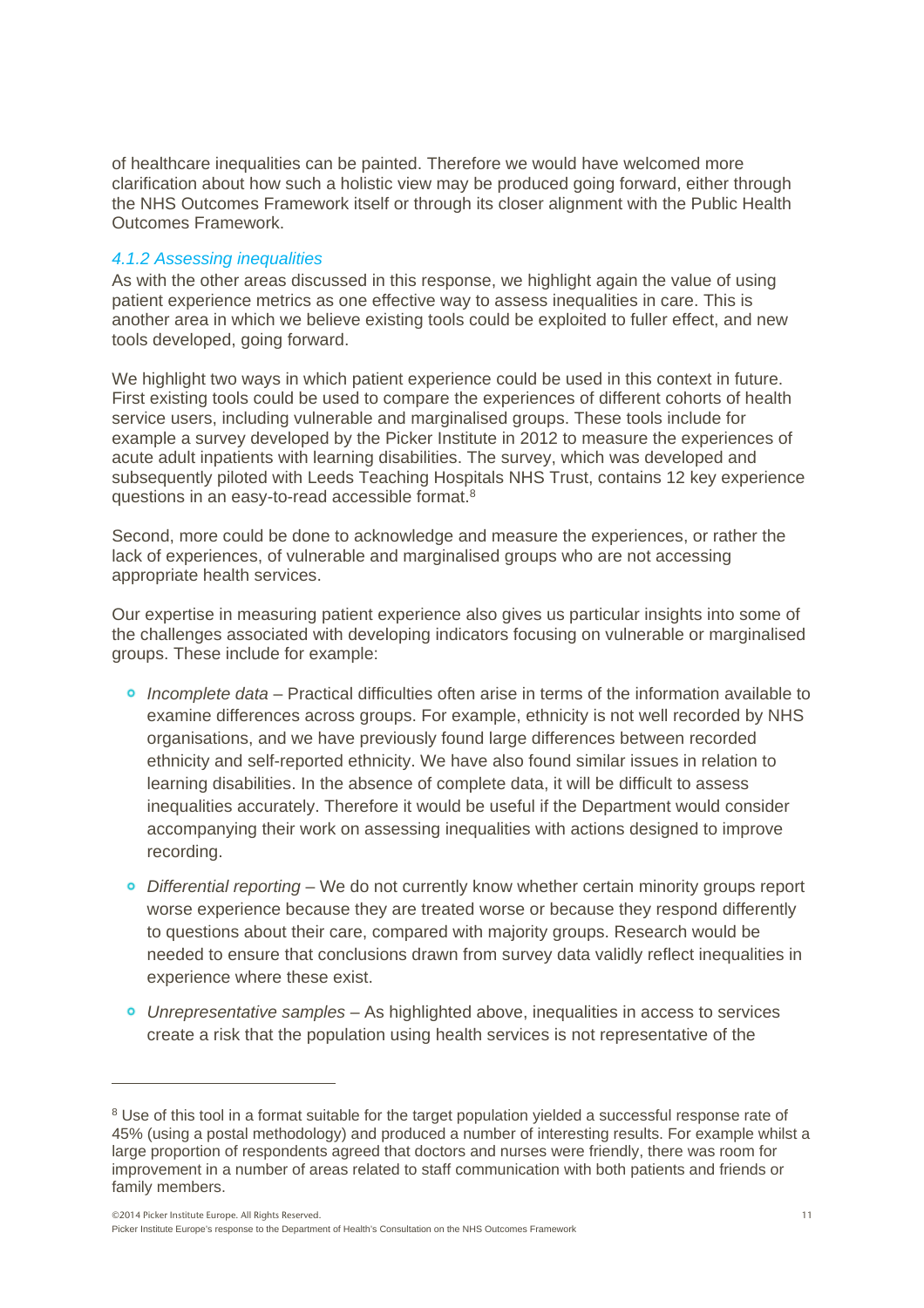population as a whole. Therefore the picture of inequalities painted by analysis of the outcomes of this subset could also be unrepresentative.

## 4.2 Parity of esteem

The Picker Institute wholeheartedly endorse the Department of Health's commitment to select a combination of physical and mental health indicators across domains as one way of helping to achieve greater parity of esteem between physical and mental health. However, whilst we welcome their initial proposals with respect to measuring mortality in people with mental illness and reflecting quality of life for people with mental illness in the Outcomes Framework, we highlight two omissions in their current approach to more accurately assessing parity of esteem.

First, we believe this is another area in which greater use of patient experience indicators should also have been given consideration. We believe access to mental health services and diagnostic overshadowing are two key ways in which the lack of parity of esteem between physical and mental health is currently manifesting itself in practice. These are both areas in which patient experience could be informative going forward. Indeed, previously published work by the Picker Institute shows how this can be accomplished and demonstrates how people with mental health conditions are significantly less likely to report being treated with respect and dignity in hospital settings.<sup>9</sup>

Second, we note that the Department of Health's approach appears to be directed primarily at *promoting* parity of esteem rather than *assessing* it. Whilst we agree that the promotion of parity of esteem is a necessary long term goal, we suggest that this goal also needs to be accompanied by a clear approach to assessing how far the sector is from delivering parity of esteem in the short term. We believe for example that there would be merit in the Department more clearly articulating the extent to which they believe it may be possible to narrow the gaps between key indicators over time.

# 5. Summary

We welcome the Department of Health's commitment to refreshing the NHS Outcomes Framework and we endorse their focus on using patient-reported experiences as a major part of the assessment of health service quality.

Effective use of patient experience data demands that it be appropriately robust and well used, in order that outcome measures are closely aligned with the things that matter most to patients. In some areas we believe there is more that could be done by the Department of Health to broaden the effective use of patient experience information and, in so doing, to give a stronger role to the voice of the people who use services.

Our response has highlighted the significant scope that exists to incorporate further effective measures of user experience within the NHS Outcomes Framework and a number of specific ways in which this could be achieved. We would be delighted to discuss these, and the wider use of patient experience information, with the Department.

©2014 Picker Institute Europe. All Rights Reserved. 12

 $\overline{a}$ 

Picker Institute Europe's response to the Department of Health's Consultation on the NHS Outcomes Framework

<sup>&</sup>lt;sup>9</sup> Sizmur, S., & Körner, K. (2013). Equal rights, equal respect: an examination of differential inpatient experience. *Diversity and Equality in Health and Care*, *10*(4), 237–248.